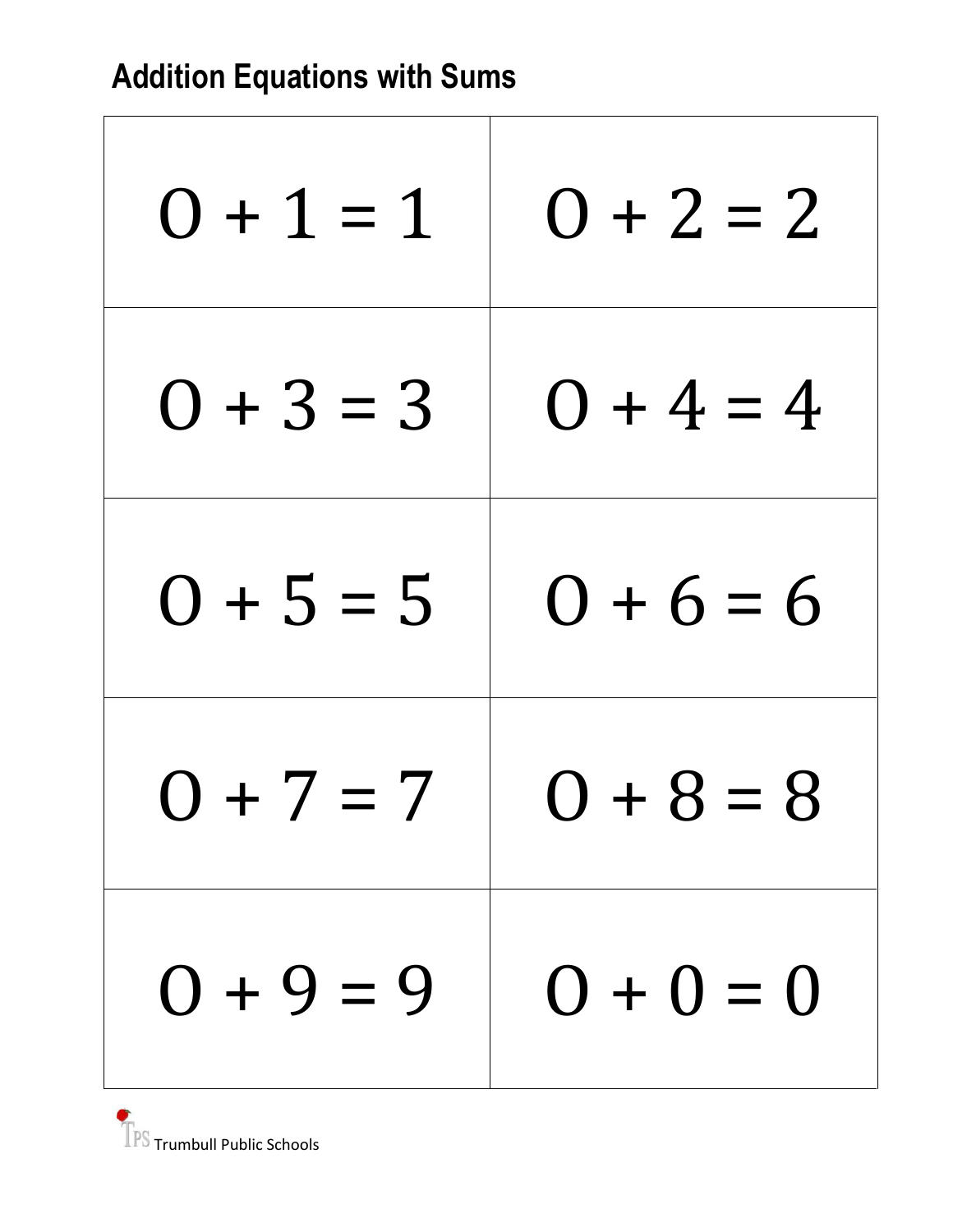| $1 + 1 = 2$  | $1 + 2 = 3$ |
|--------------|-------------|
| $1 + 3 = 4$  | $1 + 4 = 5$ |
| $1 + 5 = 6$  | $1 + 6 = 7$ |
| $+7=8$       | + 8 = 9     |
| $1 + 9 = 10$ | $1 + 0 = 1$ |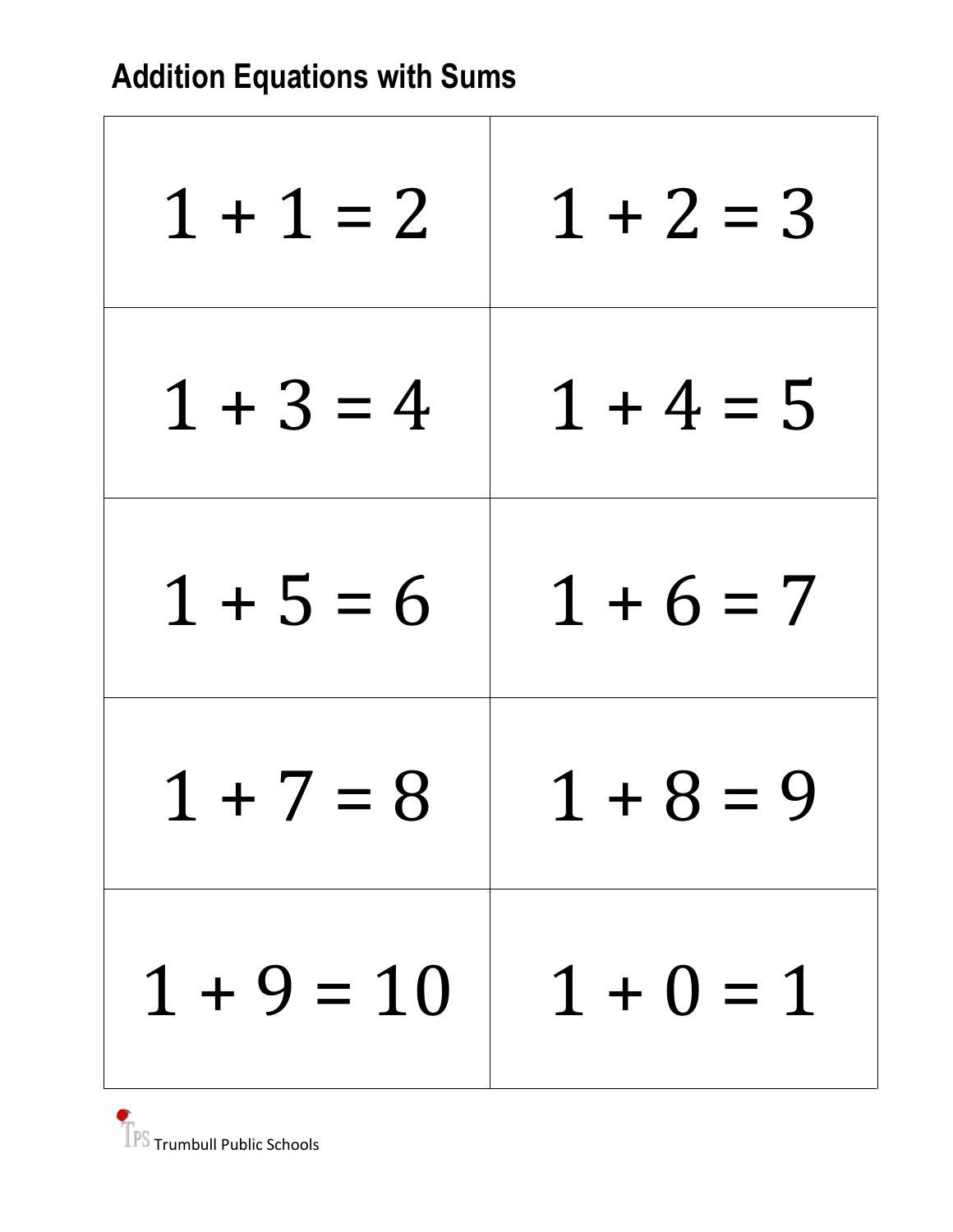| $2 + 1 = 3$                | $2 + 2 = 4$      |
|----------------------------|------------------|
| $2 + 3 = 5$                | $2 + 4 = 6$      |
| $2 + 5 = 7$                | $2 + 6 = 8$      |
| $2 + 7 = 9$                | $2 + 8$<br>$=10$ |
| $2 + 9 = 11$   $2 + 0 = 2$ |                  |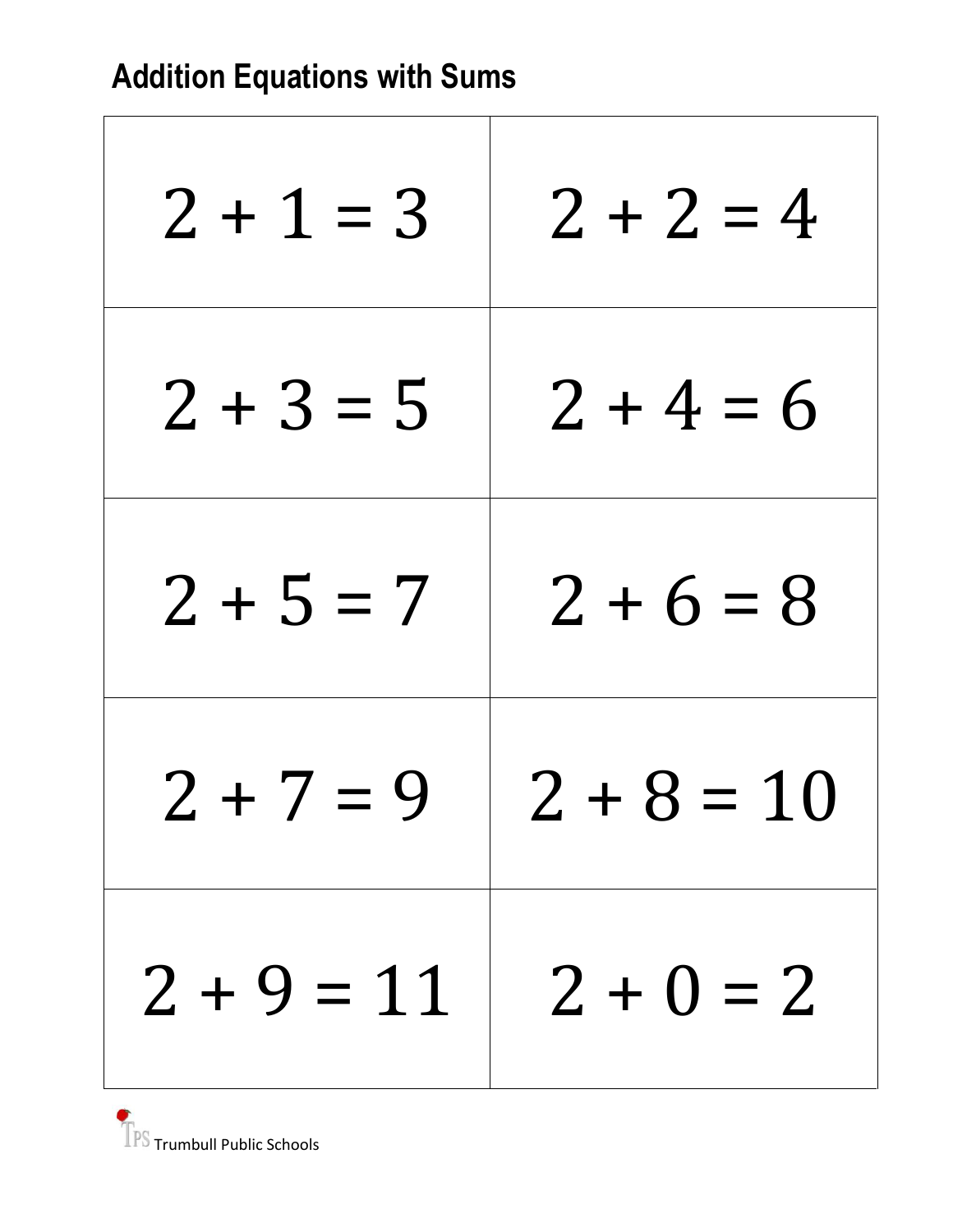| $3 + 1 = 4$    | $3 + 2 = 5$              |
|----------------|--------------------------|
| $3 + 3 = 6$    | $3 + 4 = 7$              |
| $3 + 5 = 8$    | $3 + 6 = 9$              |
| $3 + 7$<br>$=$ | $+8$<br>$3 \,$<br>$= 11$ |
| $3 + 9 = 12$   | $3 + 0 = 3$              |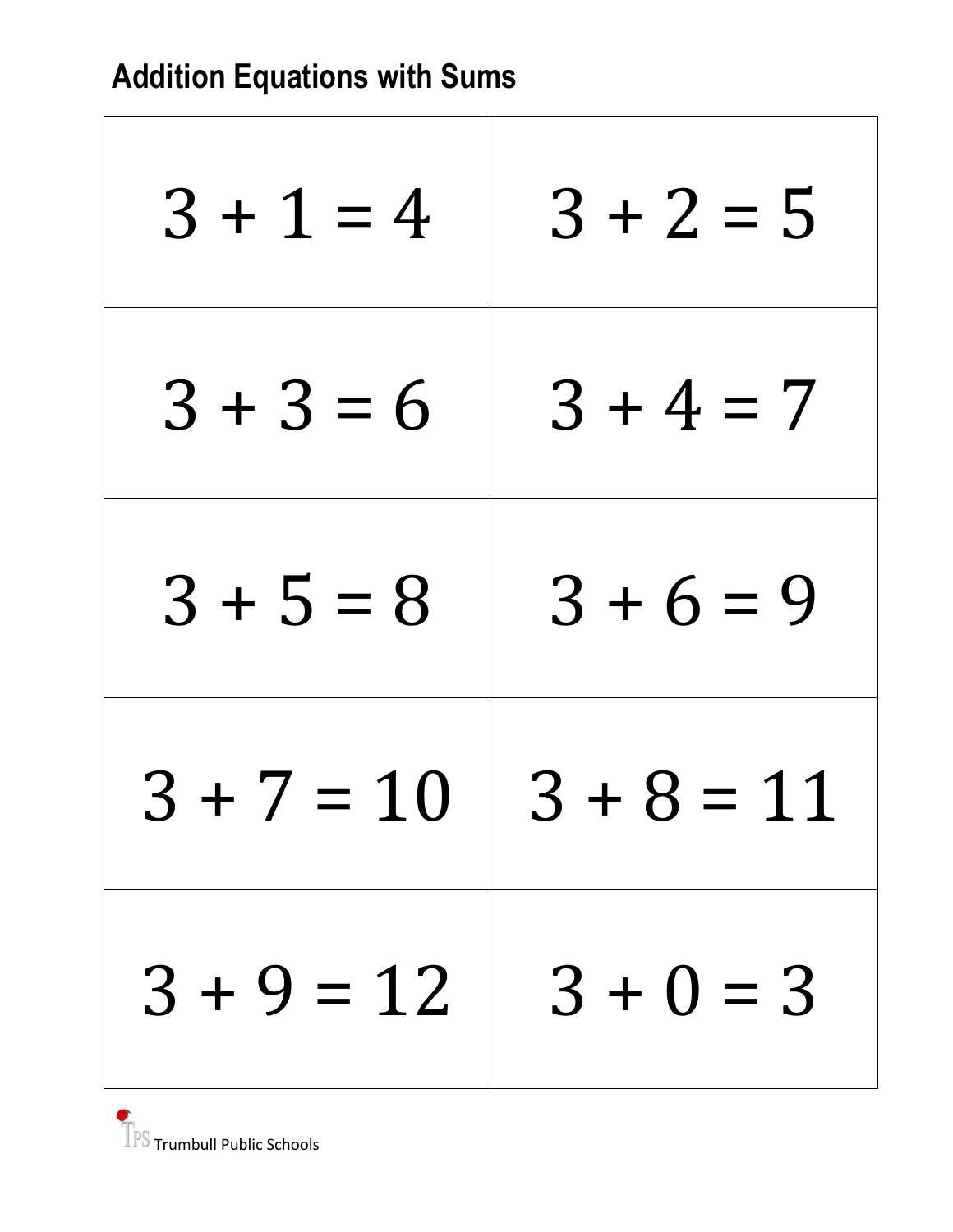| $4 + 1 = 5$  | $4 + 2 = 6$       |
|--------------|-------------------|
| $4 + 3 = 7$  | $4 + 4 = 8$       |
| $4 + 5 = 9$  | $4 + 6 = 10$      |
| $4 + 7 =$    | $4 + 8$<br>$= 12$ |
| $4 + 9 = 13$ | $4 + 0 = 4$       |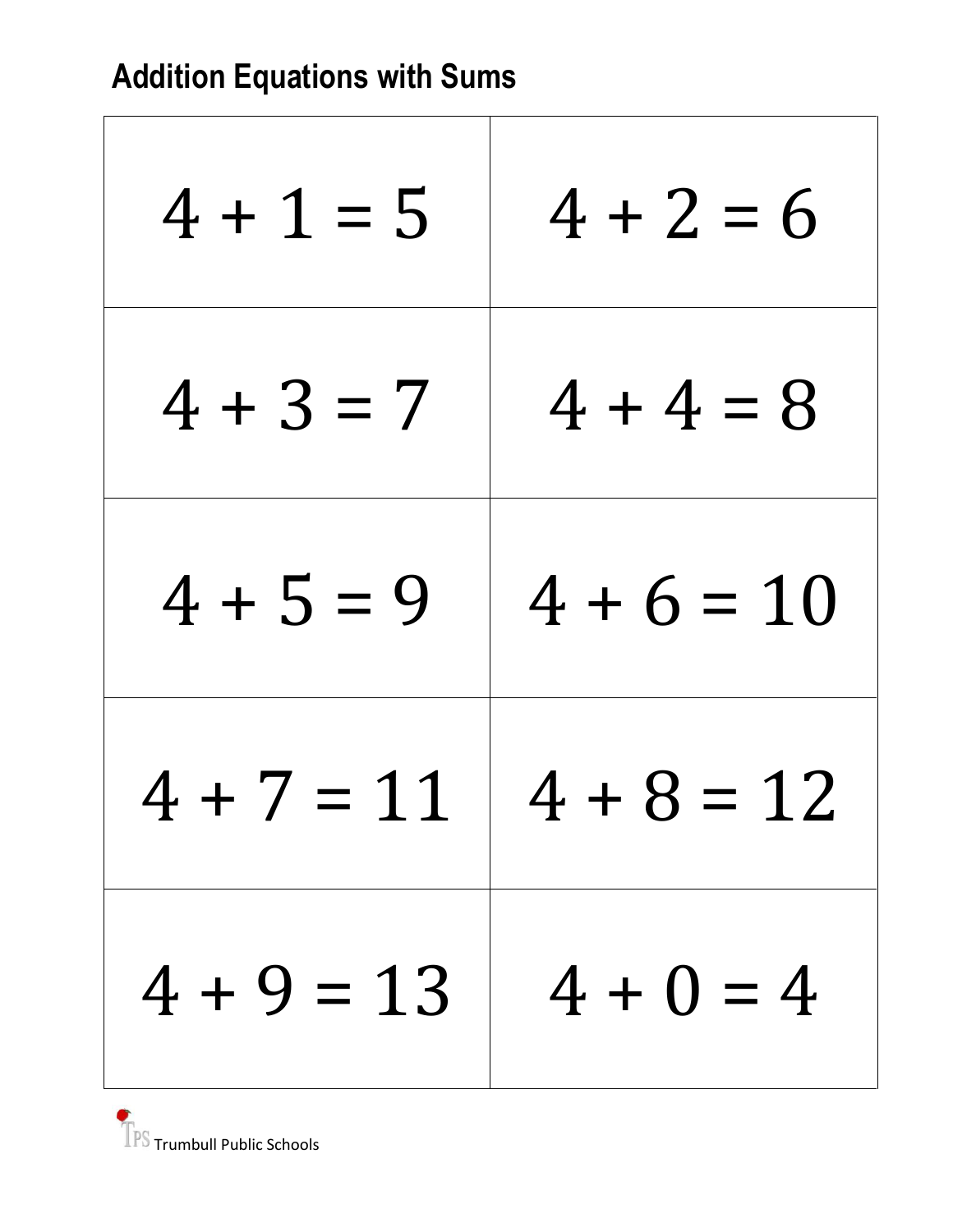| $5 + 1 = 6$       | $5 + 2 = 7$       |
|-------------------|-------------------|
| $5 + 3 = 8$       | $5 + 4 = 9$       |
| $5 + 5 = 10$      | $5 + 6 = 11$      |
| $5 + 7$<br>$= 12$ | $5 + 8$<br>$= 13$ |
| $5 + 9 = 14$      | $5 + 0 = 5$       |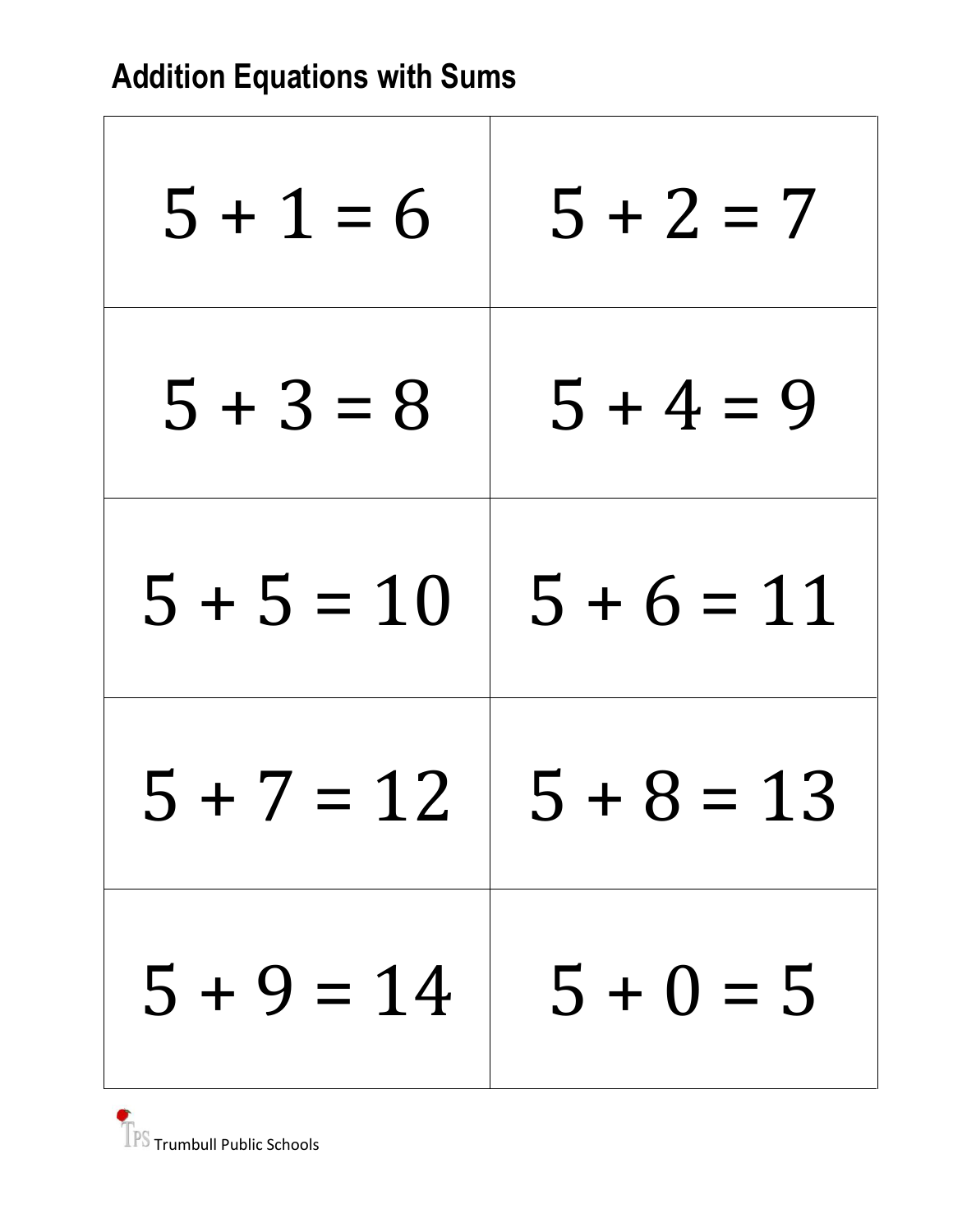| $6 + 1 = 7$            | $6 + 2 = 8$       |
|------------------------|-------------------|
| $6 + 3 = 9$            | $6 + 4 = 10$      |
| $6 + 5 = 11$           | $6 + 6 = 12$      |
| $6 + 7 = 13$           | $6 + 8$<br>$= 14$ |
| $6 + 9 = 15$ 6 + 0 = 6 |                   |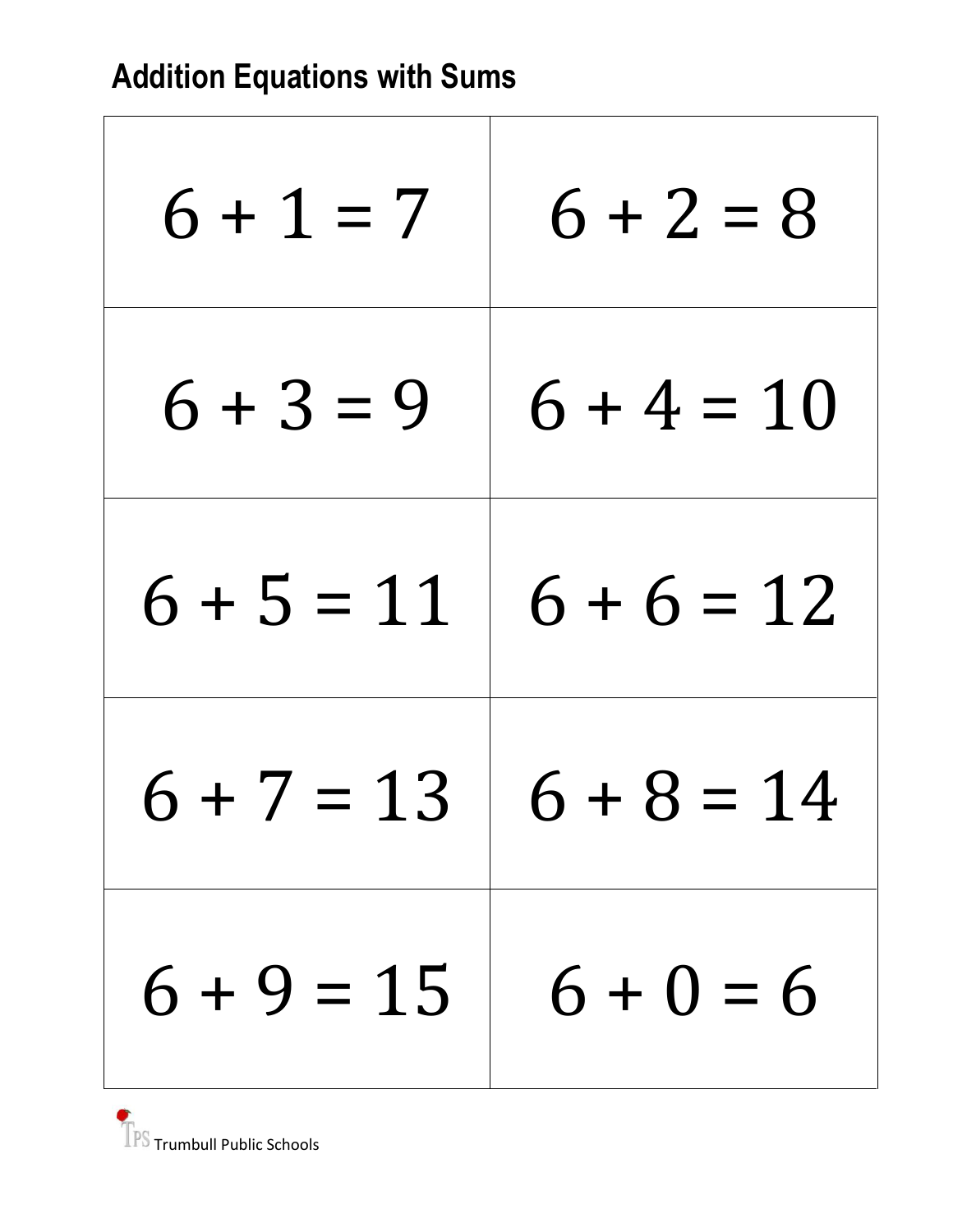| $7 + 1 = 8$                 | $7 + 2 = 9$       |
|-----------------------------|-------------------|
| $7 + 3 = 10$                | $7 + 4 = 11$      |
| $7 + 5 = 12$   $7 + 6 = 13$ |                   |
| $7 + 7 = 14$                | $7 + 8$<br>$= 15$ |
| $7 + 9 = 16$   $7 + 0 = 7$  |                   |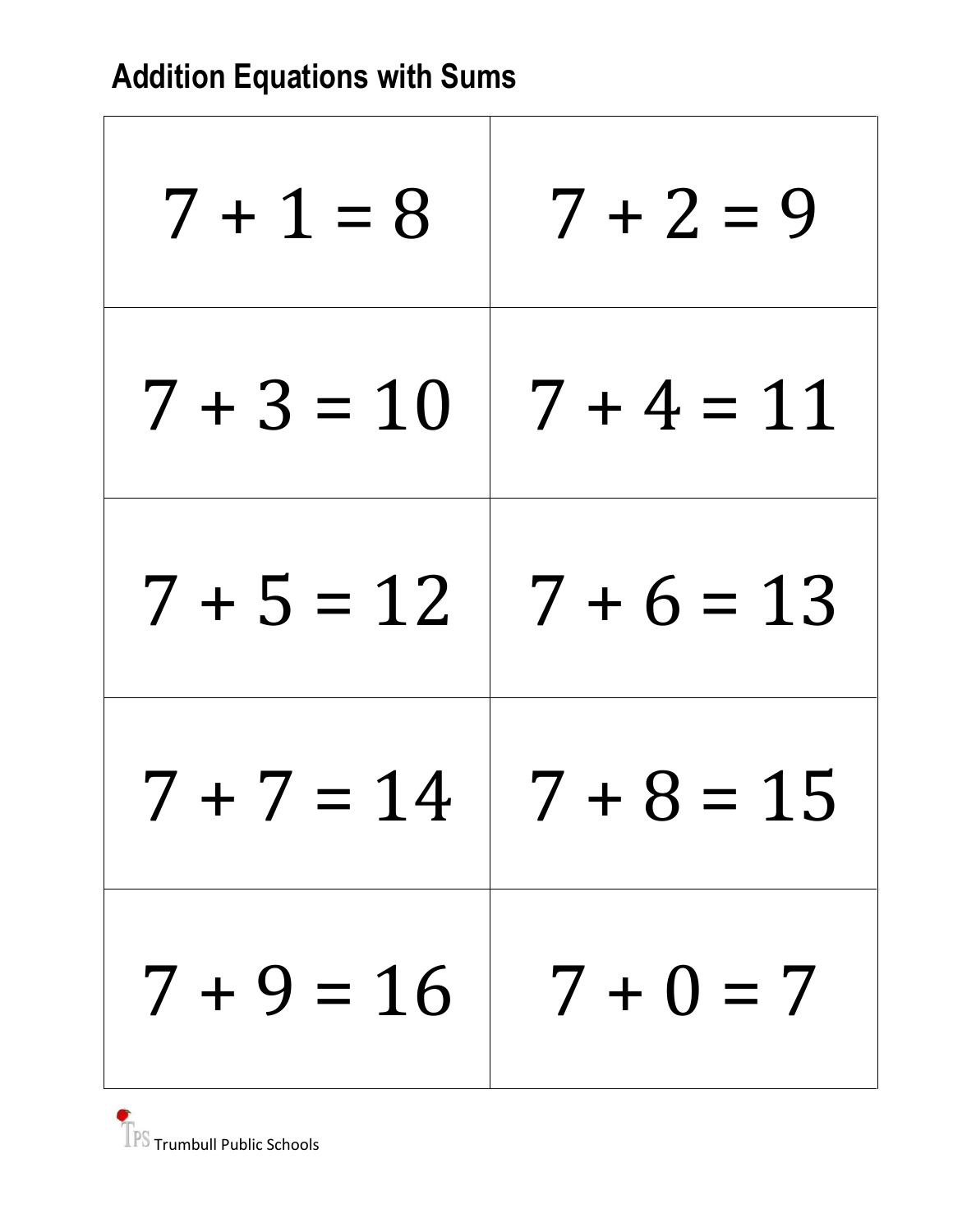| $8 + 1 = 9$  | $8 + 2 = 10$                |
|--------------|-----------------------------|
| $8 + 3 = 11$ | $8 + 4 = 12$                |
|              | $8 + 5 = 13$   $8 + 6 = 14$ |
| $8 + 7 = 15$ | $8 + 8$<br>$= 16$           |
| $8 + 9 = 17$ | $8 + 0 = 8$                 |